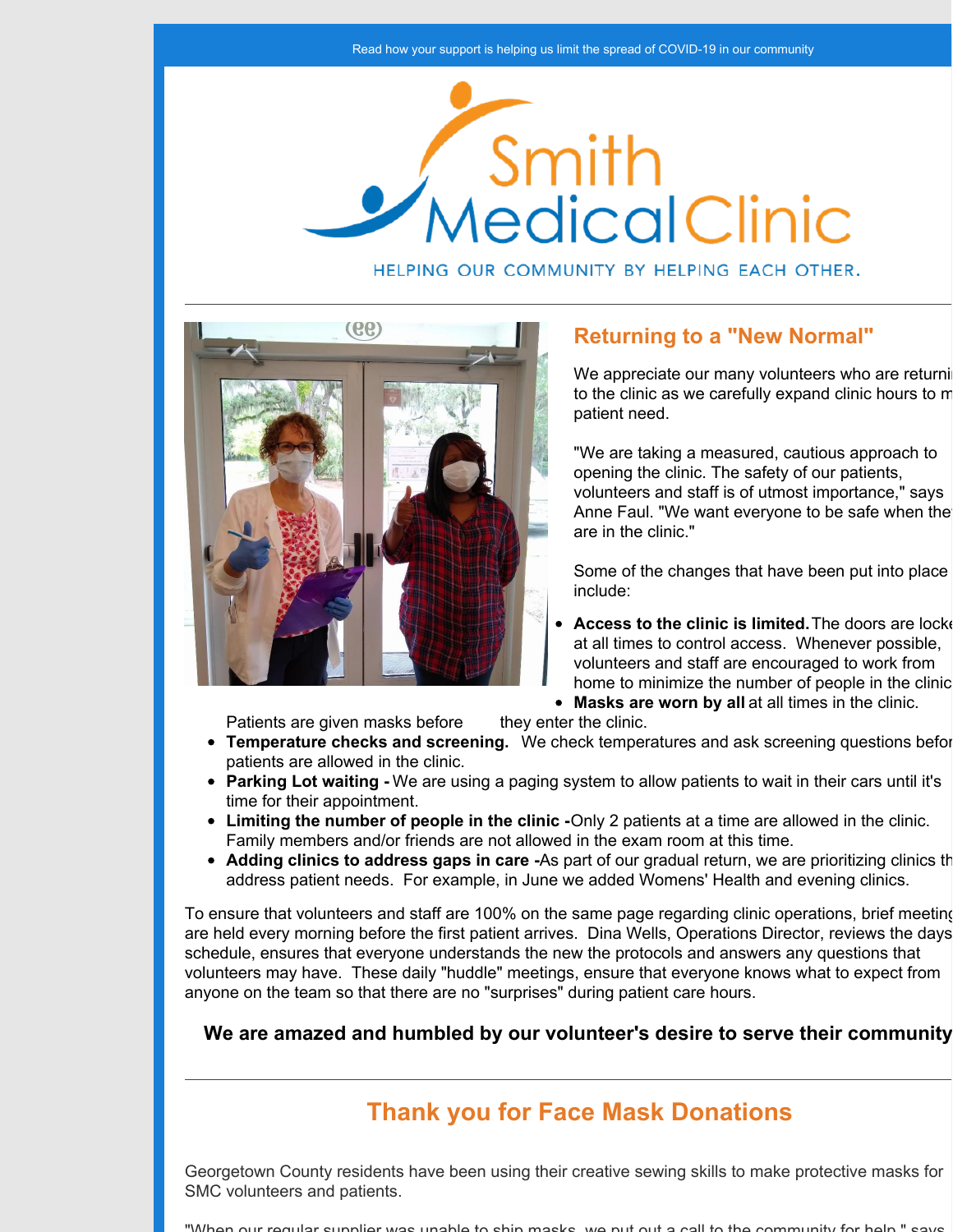"When our regular supplier was unable to ship masks, we put out a call to the community for help." says Anne Faul, Executive Director. "The response was immediate. Club 142 m

embers provided over 200 masks in the first week! We were thrilled to receive mask donations from all over, including a Virginia nurse, Tidelands Health, our own volunteers and a nurse from Mount Pleasant!"

Faul says that cloth masks are invaluable because patients can clean and re-use them when they go to the grocery store, return to work, etc. in accordance with CDC guidelines.

"We feel so supported by our community. We have received well over 400 masks from groups, individuals and businesses," said Anne Faul, Executive Director. "Although this is likely to be an ongoing need, this community never fails to come together to help those in need."

Image may contain: one or more people and shoes

Thank you to Bruce Bailey, CEO Tidelands Health for dropping masks for SMC patients. From left to right: Lissa Byrd, RN, Bru Bailey, Tidelands Health, Anne Faul, Executive Director, Pat Am FNP, Clinical Director

# Click here to [learn](https://smithfreeclinic.org/donate) how you can help our most [vulnerable](https://smithfreeclinic.org/donate) neighbors

## **Annual Gala Postponed**

The past few months have been difficult for all of us. They have been especially difficult for non-profit organizations who depend on fundraising to support their valuable work.

Over the past 20 years, Smith Medical Clinic has hosted a Gala in April at Frank's restaurant. This is our main annual event and the dollars raised there, through ticket sales, donations, and silent and live auction items provides Smith Medical Clinic with necessary operating funds.

After the Gala was (cancelled, postponed, ?) those sponsors are still supporting the work of Smith Medical Clinic, the daily work done during this pandemic and the important work that will be continued in the future. Please take the time to read these names listed below and thank these sponsors whenever you can. We appreciate their support.



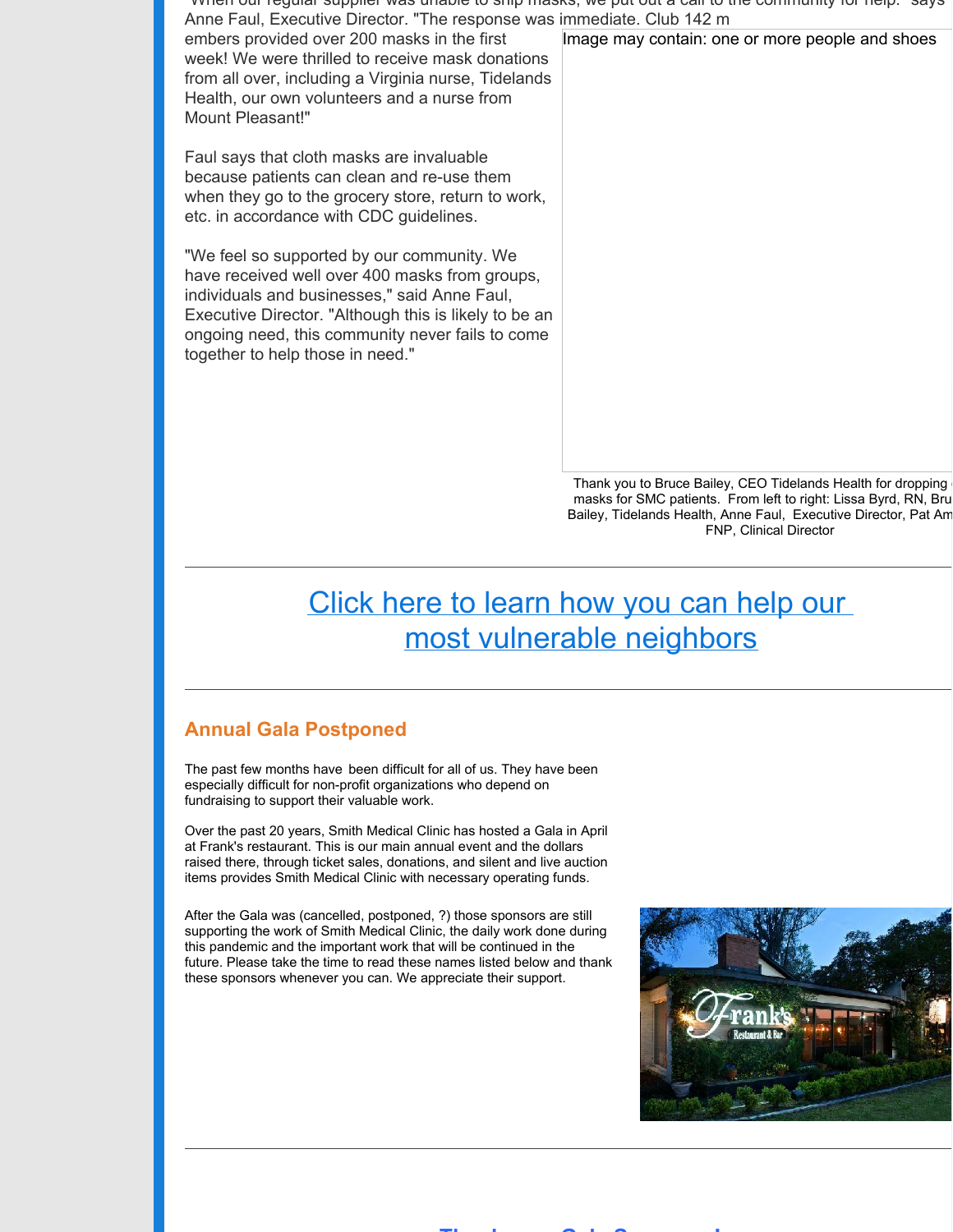#### **Thank you, Gala Sponsors!**

#### **Cornerstone Partner**

Tidelands Health

#### **Presenting Sponsors**

Jan Jones Nelson, Mullins, Riley, & Scarborough Dickie Smith and Sam Raley

#### **Diamond Sponsors**

Frank's Outback

#### **Platinum Sponsors**

Coastal Structures Tamsburg Family Foundation Tidelands Health Rehabilitation Hospital Katy Close and Christopher Buckley Jackson Family Teresa A. Nolan, MD Lakes at Litchfield

#### **Crystal Sponsors**

Grace Hebert Curtis Architects Get Carried Away Catering

#### **Gold Sponsors**

Carl and Lois Fisher Health Information Association Ed McNulty Michael and Jeanne Quinn R.H. Moore Company, Inc. Jill and Barry Lieberman Melvin F. Hall

#### **Silver Sponsors**

Kloch Family Dentistry Litchfield Company Denise Clark and Jimmy Kaminski Alston and John Beckman Jake Decker Douglas and Judith Decker

Leda McIntyre Hall Eric Armstrong Coastal Wire Company TYCH & WALKER ARCHITECTS Lee and Connie Shelton Holy Cross Vestry Anne Whitaker and Richard Austin Theo and Janet Krapels Cheryl and Gene Mannella Elliott, Phelan, & Kunz, LLC Paragon Custom Construction, SGA I NarmourWright Design

#### **Bronze Sponsors**

Twin Oaks Enterprises, Inc. Harold and Claudia Stowe Carlo's Complete Car Care Center, Inc. Edward and Linda Kaminski Hanser House Murrells Inlet Dentistry Driftwood's Seafood & Steak/ Fork-n-Links Robert P. Unger-Edward Jones Investments Island Women's Care Robert D. Bibb, MD Pawleys Island Realty Home Health Care Watch McGill Law Firm First Citizens Bank Citizens Bank Coastal Carolina National Bank Anita Floyd Lee Dan and Jane Adams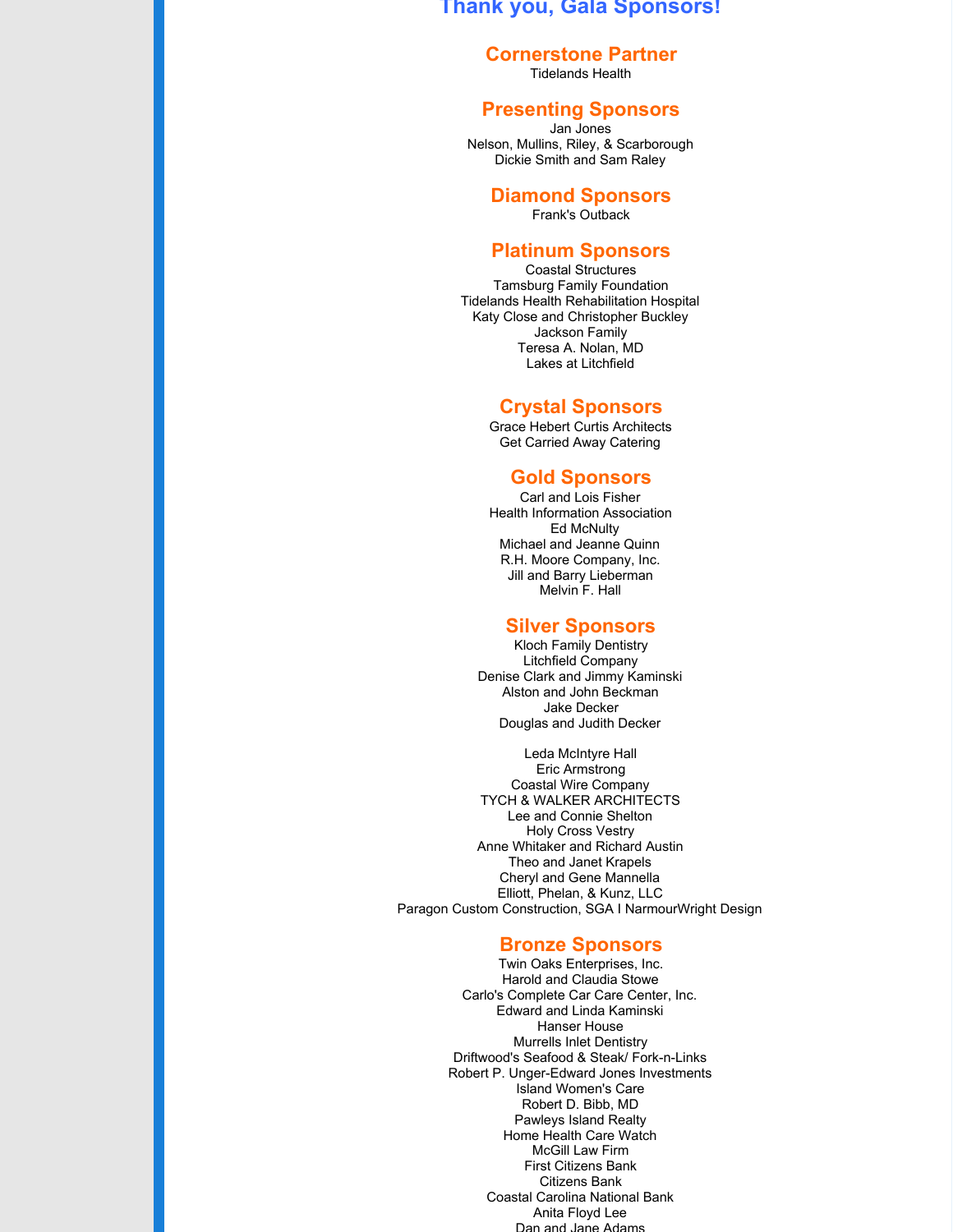Dan and Jane Adams Rocky Holiday John and Mary Lou Kenny Brittain Resorts & Hotels Chapman Construction Mary Anne Charlson TAZ

### **Visit our website at [www.smithfreeclinic.org](http://www.smithfreeclinic.org) to learn more about the clinic.**

## **Welcome our newest SMC Family Member Baby Ellie Ledford**

We are so excited to announce the newest member to the SMC Family: Ellie Ledford, newborn daughter of Chance and Lizzie Ledford, RN. Lizzie is our Nurse Educator and leads our health coaching initiative.

Ellie was born June 15th at 8:28 am, weighing 7.6 pounds. Mommy and baby are both doing well!

Congratulations to proud parents Lizzie and Chance!





# **Faced with Covid-19**

#### **by Deb Willis, LPSC, Volunteer Mental Health Counselor**

Faced with Covid 19, Smith Medical Clinic needed find a way to still meet patient needs. For the mental health patients, Anne creatively suggested "telephone visits." While not the same as face-to face-encounters, these calls are helpful to our patients.

I asked a couple of patients if they would be willing to share some of their thoughts.

"George" has been coming to SMC for over ten years. His medical profile is similar to the majority of patients served: multiple chronic conditions managed by a team